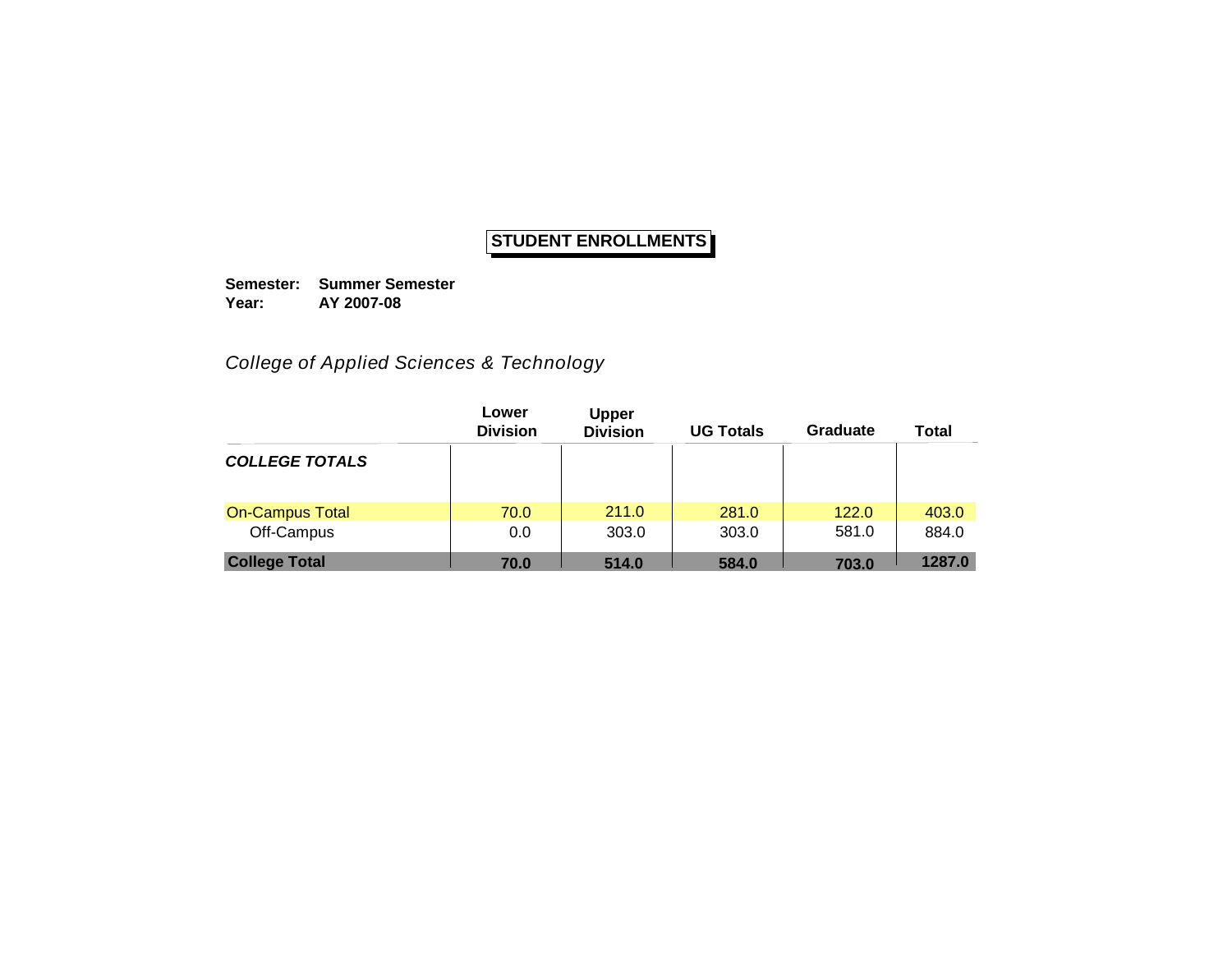**Semester: Summer Semester Year: AY 2007-08**

### *College of Architecture & Planning*

|                        | Lower<br><b>Division</b> | <b>Upper</b><br><b>Division</b> | <b>UG Totals</b> | Graduate | Total |
|------------------------|--------------------------|---------------------------------|------------------|----------|-------|
| <b>COLLEGE TOTALS</b>  |                          |                                 |                  |          |       |
| <b>On-Campus Total</b> | 132.0                    | 49.0                            | 181.0            | 63.0     | 244.0 |
| Off-Campus             | 0.0                      | 12.0                            | 12.0             | 2.0      | 14.0  |
| <b>College Total</b>   | 132.0                    | 61.0                            | 193.0            | 65.0     | 258.0 |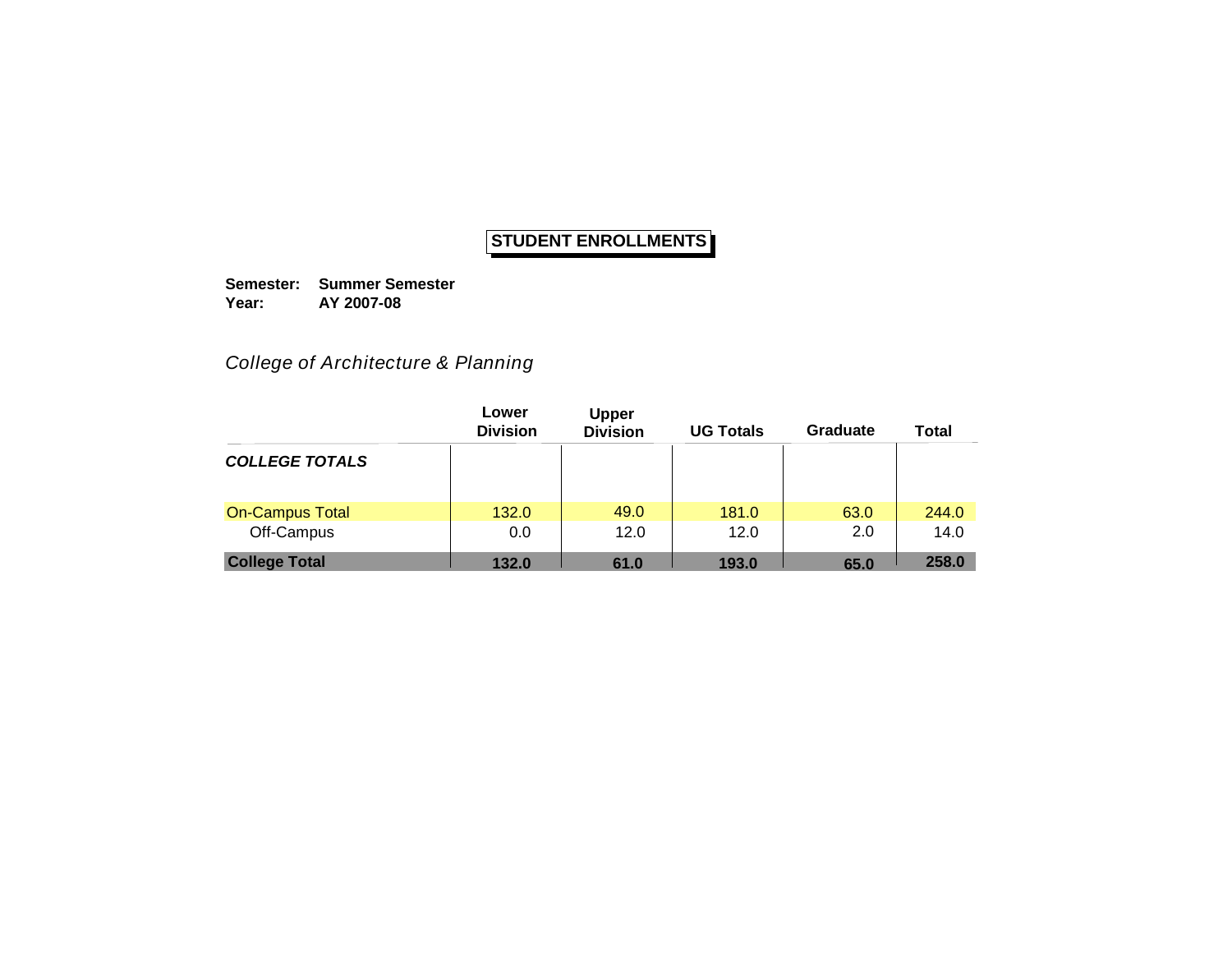**Semester: Summer Semester Year: AY 2007-08**

*College of Business*

|                        | Lower<br><b>Division</b> | <b>Upper</b><br><b>Division</b> | <b>UG Totals</b> | Graduate | <b>Total</b> |
|------------------------|--------------------------|---------------------------------|------------------|----------|--------------|
| <b>COLLEGE TOTALS</b>  |                          |                                 |                  |          |              |
| <b>On-Campus Total</b> | 0.0                      | 30.0                            | 30.0             | 85.0     | 115.0        |
| Off-Campus             | 56.0                     | 88.0                            | 144.0            | 213.0    | 357.0        |
| <b>College Total</b>   | 56.0                     | 118.0                           | 174.0            | 298.0    | 472.0        |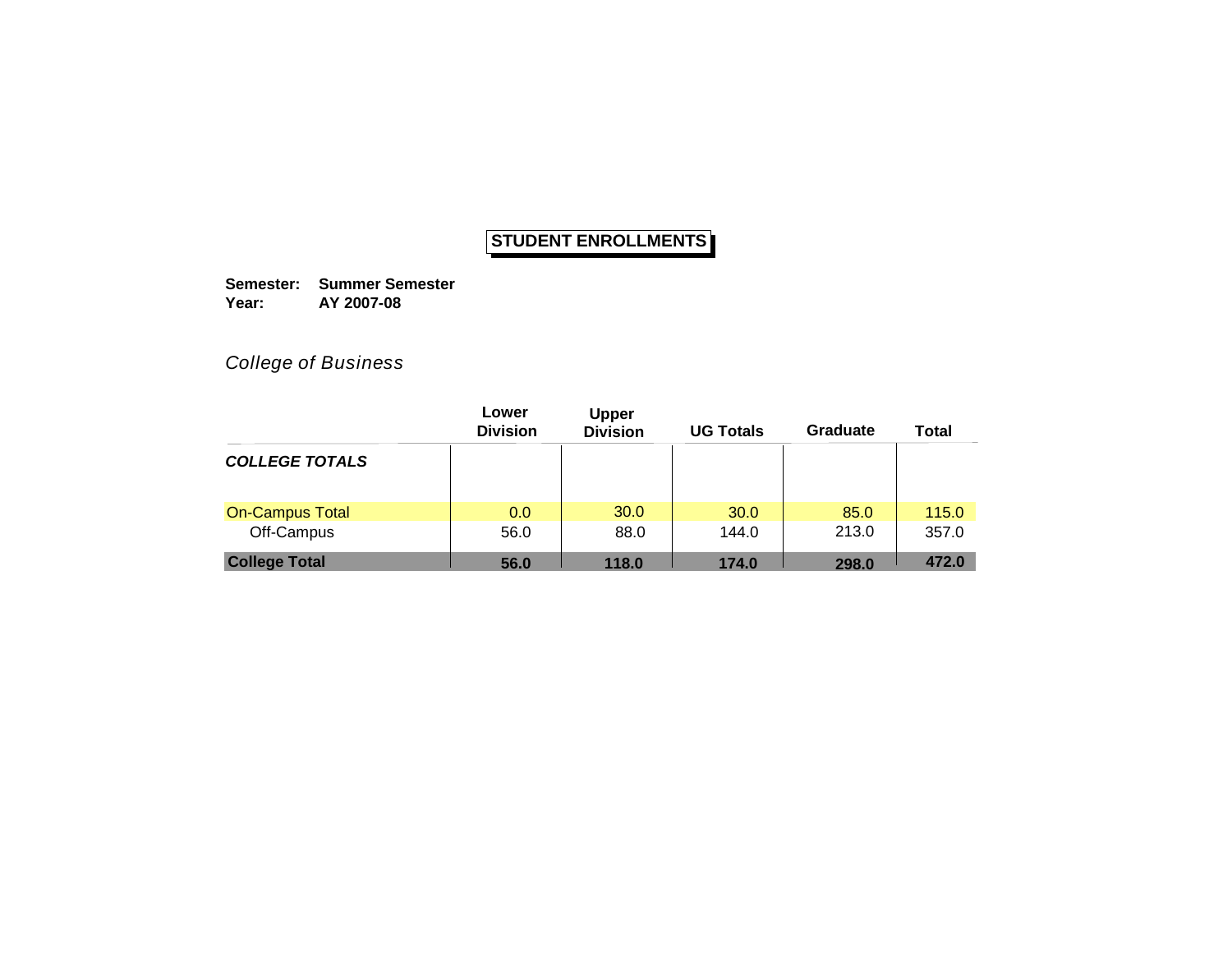**Semester: Summer Semester Year: AY 2007-08**

*College of Communication, Information, & Media*

|                        | Lower<br><b>Division</b> | <b>Upper</b><br><b>Division</b> | <b>UG Totals</b> | Graduate | <b>Total</b> |
|------------------------|--------------------------|---------------------------------|------------------|----------|--------------|
| <b>COLLEGE TOTALS</b>  |                          |                                 |                  |          |              |
| <b>On-Campus Total</b> | 47.0                     | 83.0                            | 130.0            | 123.0    | 253.0        |
| Off-Campus             | 32.0                     | 117.0                           | 149.0            | 23.0     | 172.0        |
| <b>College Total</b>   | 79.0                     | 200.0                           | 279.0            | 146.0    | 425.0        |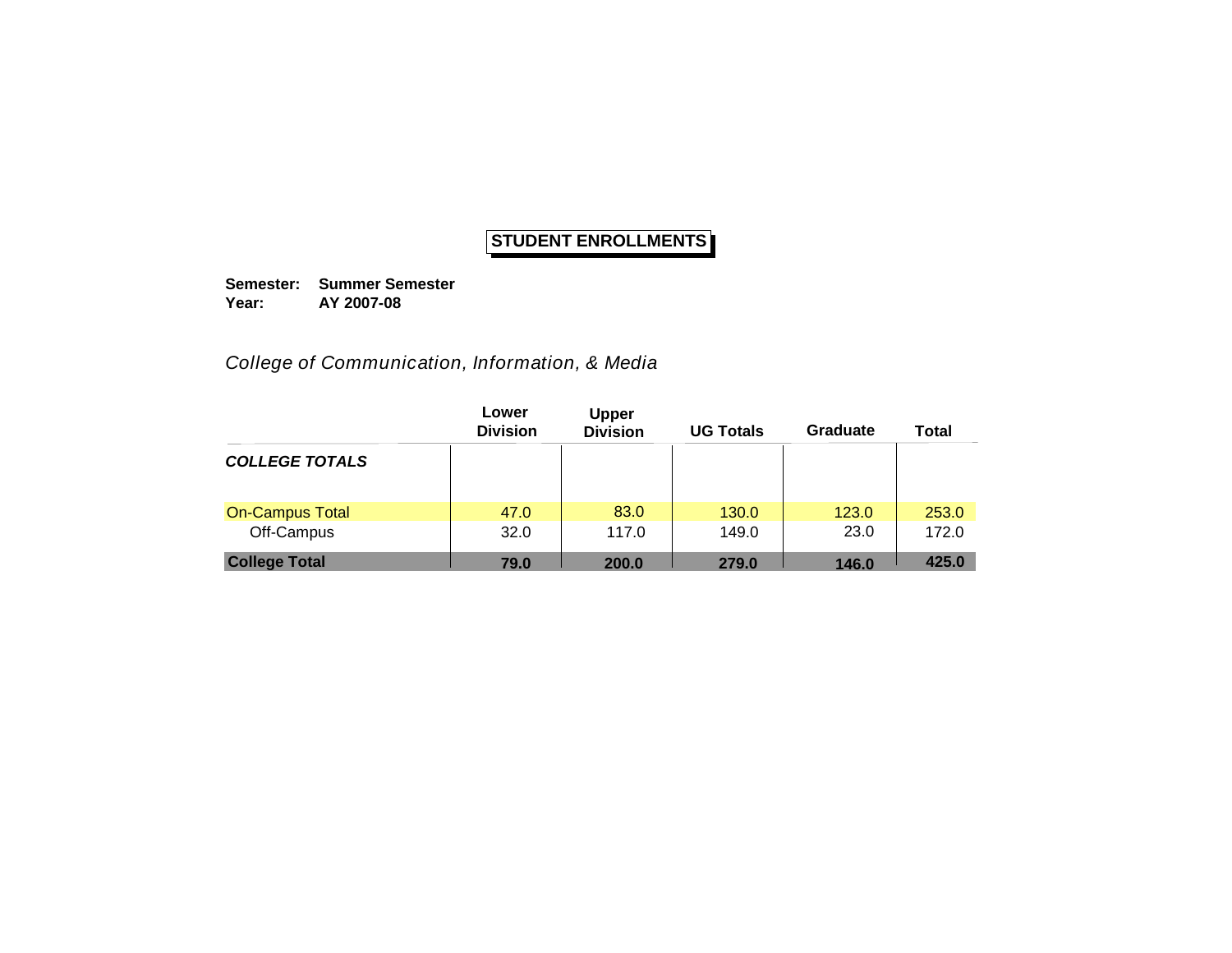**Semester: Summer Semester Year: AY 2007-08**

*College of Fine Arts*

|                        | Lower<br><b>Division</b> | <b>Upper</b><br><b>Division</b> | <b>UG Totals</b> | Graduate | <b>Total</b> |
|------------------------|--------------------------|---------------------------------|------------------|----------|--------------|
| <b>COLLEGE TOTALS</b>  |                          |                                 |                  |          |              |
| <b>On-Campus Total</b> | 0.0                      | 1.0                             | 1.0              | 47.0     | 48.0         |
| Off-Campus             | 18.0                     | 1.0                             | 19.0             | 18.0     | 37.0         |
| <b>College Total</b>   | 18.0                     | 2.0                             | <b>20.0</b>      | 65.0     | 85.0         |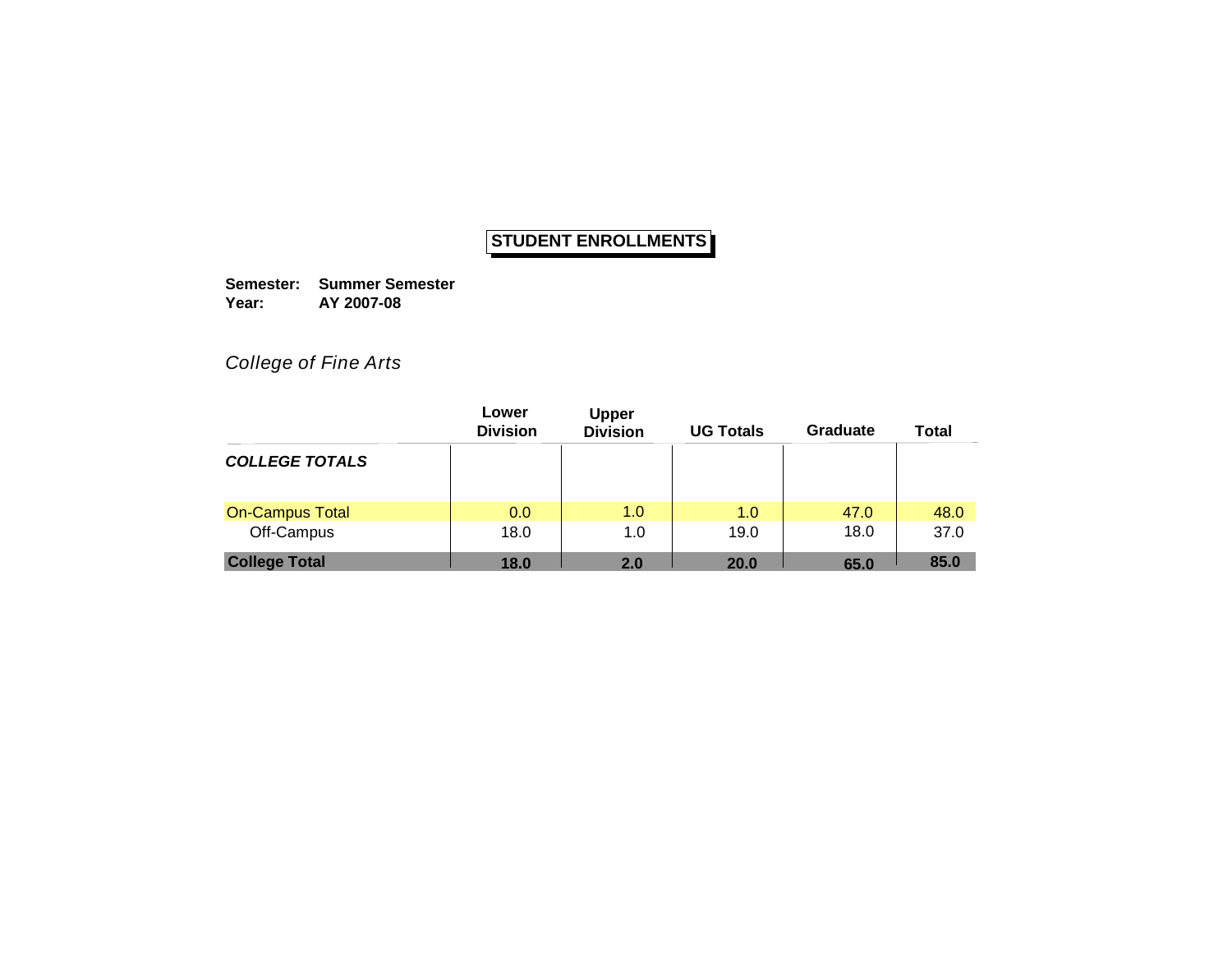**Semester: Summer Semester Year: AY 2007-08**

*College of Sciences and Humanities*

|                        | Lower<br><b>Division</b> | <b>Upper</b><br><b>Division</b> | <b>UG Totals</b> | Graduate | Total  |
|------------------------|--------------------------|---------------------------------|------------------|----------|--------|
| <b>COLLEGE TOTALS</b>  |                          |                                 |                  |          |        |
| <b>On-Campus Total</b> | 170.0                    | 273.0                           | 443.0            | 505.0    | 948.0  |
| Off-Campus             | 317.0                    | 111.0                           | 428.0            | 53.0     | 481.0  |
| <b>College Total</b>   | 487.0                    | 384.0                           | 871.0            | 558.0    | 1429.0 |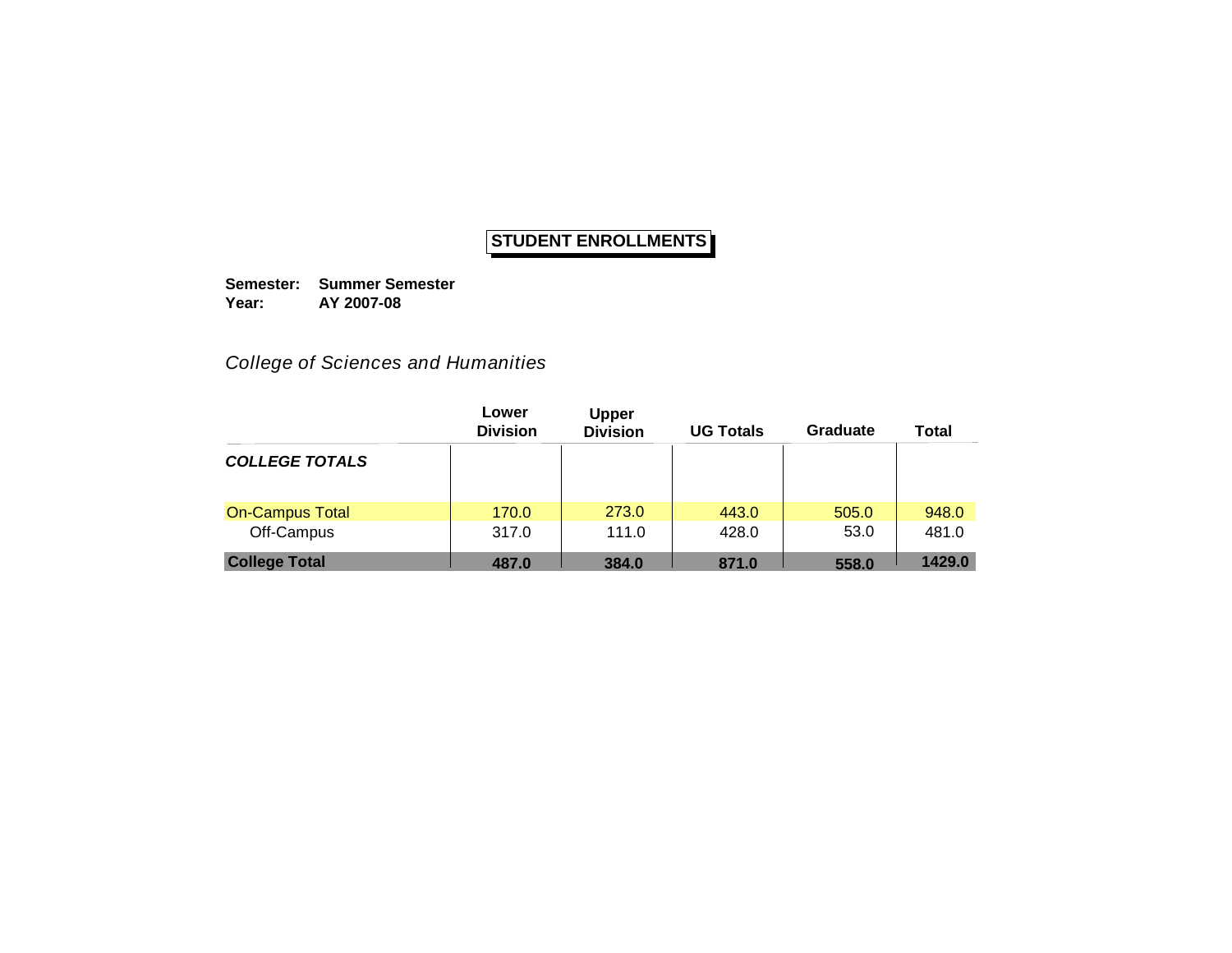**Semester: Summer Semester Year: AY 2007-08**

*Interdepartmental*

|                        | Lower<br><b>Division</b> | <b>Upper</b><br><b>Division</b> | <b>UG Totals</b> | Graduate | <b>Total</b> |
|------------------------|--------------------------|---------------------------------|------------------|----------|--------------|
| <b>COLLEGE TOTALS</b>  |                          |                                 |                  |          |              |
| <b>On-Campus Total</b> | 0.0                      | 2.0                             | 2.0              | 40.0     | 42.0         |
| Off-Campus             | 0.0                      | 5.0                             | 5.0              | 0.0      | 5.0          |
| <b>College Total</b>   | 0.0                      | 7.0                             | 7.0              | 40.0     | 47.0         |